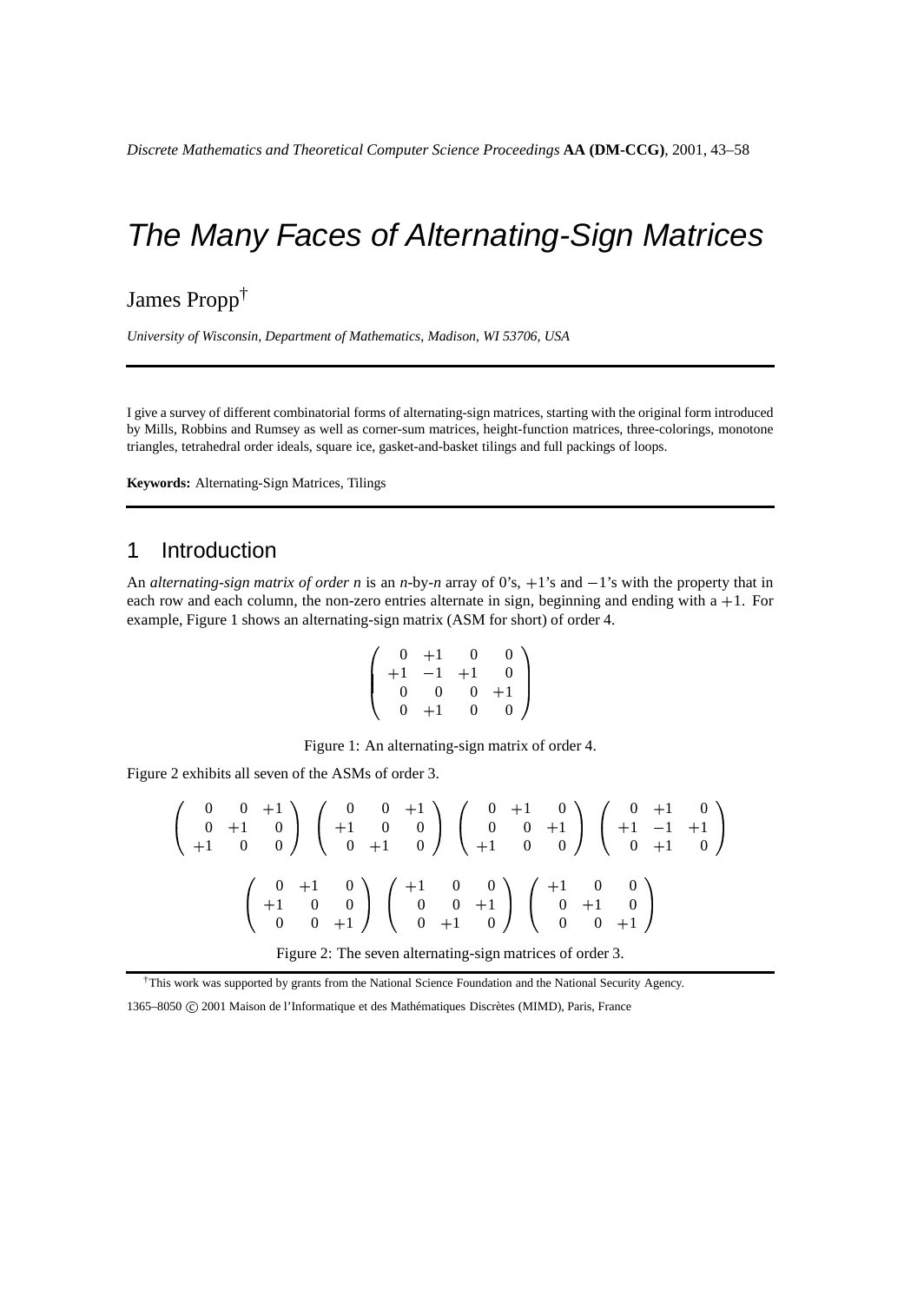Matrices satisfying these constraints were first investigated by Mills, Robbins and Rumsey [17]. The matrices arose from their investigation of Dodgson'sscheme for computing determinants via "condensation". (see section 10). The number of ASMs of order *n*, for small values of *n*, goes like  $1, 2, 7, 42, 429, 7436, \ldots$ and it was conjectured by Mills et al. that the number of ASMs of order *n* is given by the product

$$
\frac{1!4!7!\cdots(3n-2)!}{n!(n+1)!(n+2)!\cdots(2n-1)!}.
$$

However, it took over a decade before this conjecture was proved by Zeilberger [30]. For more details on this history, see the expository article by Robbins [21], the survey article by Bressoud and Propp [7], or the book by Bressoud [6].

Here my concern will be not with the alternating-sign matrix conjecture and its proof by Zeilberger, but with the inherent interest of alternating-sign matrices as combinatorial objects admitting many different representations. I will present here a number of different ways of looking at an ASM. Along the way, I will also mention a few topics related to ASMs in their various guises, such as weighted enumeration formulas and asymptotic shape. Much of what is in this article has appeared elsewhere, but I hope that by gathering these topics together in one place, I will help raise the level of knowledge and interest of the mathematical community concerning these fascinating combinatorial objects.

# 2 Corner-sum, heights, and colorings

Given an ASM  $(a_{i,j})_{i,j=1}^n$  of order *n*, we can define a *corner-sum matrix*  $(c_{i,j})_{i,j=0}^n$  of order *n* by putting  $c_{i,j} = \sum_{i' \leq i, j' \leq j} a_{i,j}$ . This definition was introduced in [23]. Figure 3 shows the seven corner-sum matrices of order 3 (note that they are 4-by-4 matrices).

$$
\begin{pmatrix}\n0 & 0 & 0 & 0 & 0 \\
0 & 0 & 0 & 1 & 1 \\
0 & 0 & 1 & 2 & 3\n\end{pmatrix}\n\begin{pmatrix}\n0 & 0 & 0 & 0 & 0 \\
0 & 0 & 0 & 1 & 1 \\
0 & 1 & 1 & 2 & 3 \\
0 & 1 & 2 & 3\n\end{pmatrix}\n\begin{pmatrix}\n0 & 0 & 0 & 0 & 0 \\
0 & 0 & 1 & 1 & 1 \\
0 & 0 & 1 & 2 & 3 \\
0 & 1 & 2 & 3\n\end{pmatrix}\n\begin{pmatrix}\n0 & 0 & 0 & 0 & 0 \\
0 & 0 & 1 & 1 & 1 \\
0 & 1 & 2 & 3 & 3\n\end{pmatrix}\n\begin{pmatrix}\n0 & 0 & 0 & 0 & 0 \\
0 & 0 & 1 & 1 & 2 \\
0 & 1 & 1 & 1 & 1 \\
0 & 1 & 2 & 2 & 0 \\
0 & 1 & 2 & 3 & 3\n\end{pmatrix}
$$

Figure 3: The seven corner-sum matrices of order 3.

Corner-sum matrices, viewed as objects in their own right, have a very simple description: the first row and first column consist of 0's, the last row and last column consist of the numbers from 0 to *n* (in order), and within each row and column, each entry is either equal to, or one more than, the preceding entry.

Note that the seven corner-sum matrices in Figure 3 correspond respectively to the seven alternatingsign matrices in Figure 2. I will adhere to this pattern throughout, to make it easier for the reader to verify the bijections between the different representations.

Corner-sum matrices can in turn be transformed into a somewhat more symmetrical form. Given a corner-sum matrix  $(c_{i,j})_{i,j=0}^n$  define  $h_{i,j} = i + j - 2c_{i,j}$ . Call the result a *height-function matrix* (see [10]).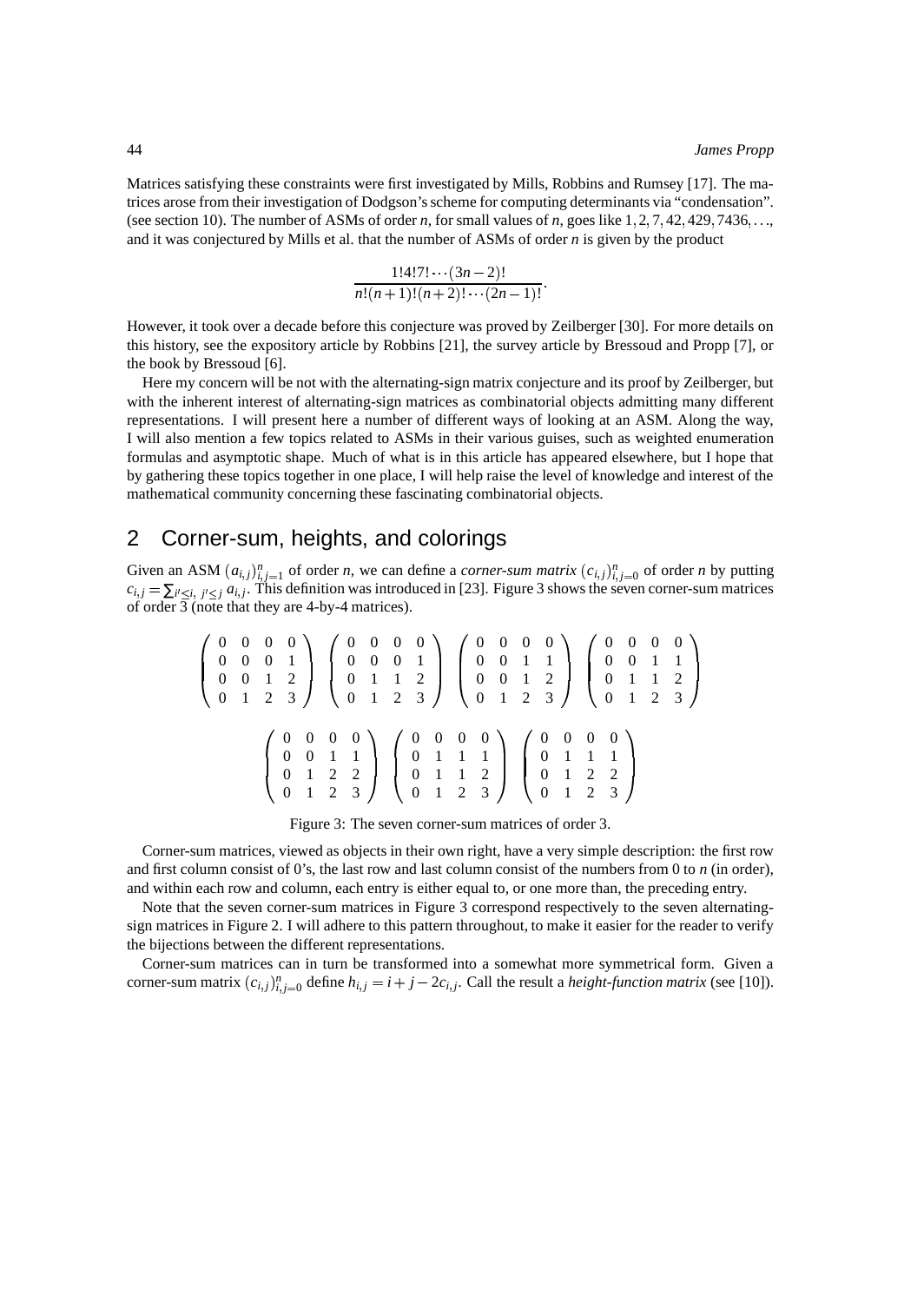Figure 4 shows the seven height-function matrices of order 3 (4-by-4 matrices).

$$
\begin{pmatrix}\n0 & 1 & 2 & 3 \\
1 & 2 & 3 & 2 \\
2 & 3 & 2 & 1 \\
3 & 2 & 1 & 0\n\end{pmatrix}\n\begin{pmatrix}\n0 & 1 & 2 & 3 \\
1 & 2 & 3 & 2 \\
2 & 1 & 2 & 1 \\
3 & 2 & 1 & 0\n\end{pmatrix}\n\begin{pmatrix}\n0 & 1 & 2 & 3 \\
1 & 2 & 1 & 2 \\
2 & 3 & 2 & 1 \\
3 & 2 & 1 & 0\n\end{pmatrix}\n\begin{pmatrix}\n0 & 1 & 2 & 3 \\
1 & 2 & 1 & 2 \\
2 & 3 & 2 & 1 \\
3 & 2 & 1 & 0\n\end{pmatrix}\n\begin{pmatrix}\n0 & 1 & 2 & 3 \\
2 & 1 & 2 & 1 \\
3 & 2 & 1 & 0\n\end{pmatrix}
$$
\n
$$
\begin{pmatrix}\n0 & 1 & 2 & 3 \\
1 & 2 & 1 & 2 \\
2 & 1 & 0 & 1 \\
3 & 2 & 1 & 0\n\end{pmatrix}\n\begin{pmatrix}\n0 & 1 & 2 & 3 \\
1 & 0 & 1 & 2 \\
2 & 1 & 2 & 1 \\
3 & 2 & 1 & 0\n\end{pmatrix}\n\begin{pmatrix}\n0 & 1 & 2 & 3 \\
1 & 0 & 1 & 2 \\
2 & 1 & 0 & 1 \\
3 & 2 & 1 & 0\n\end{pmatrix}
$$

Figure 4: The seven height-function matrices of order 3.

Height-function matrices have a simple intrinsic description: the first row and first column consist of the numbers from 0 to *n* (consecutively), the last row and last column consist of the numbers from *n* to 0 (consecutively), and any two entries that are row-adjacent or column-adjacent differ by 1.

If one reduces a height-function matrix modulo 3, and views the residues 0, 1, and 2 as "colors", one obtains a proper 3-coloring of the  $n+1$ -by- $n+1$  square grid satisfying specific boundary conditions. Here "proper" means that adjacent sites get distinct colors, and the specific boundary conditions are as follows: colors increase modulo 3 along the first row and first column and decrease modulo 3 along the last row and last column, with the color 0 occurring in the upper left. Figure 5 shows the seven such 3-colorings of the 4-by-4 grid.

|  | $\left(\begin{array}{rrrrr} 0 & 1 & 2 & 0 \\ 1 & 2 & 0 & 2 \\ 2 & 0 & 2 & 1 \\ 0 & 2 & 1 & 0 \end{array}\right) \left(\begin{array}{rrrrr} 0 & 1 & 2 & 0 \\ 1 & 2 & 0 & 2 \\ 2 & 1 & 2 & 1 \\ 0 & 2 & 1 & 0 \end{array}\right) \left(\begin{array}{rrrrr} 0 & 1 & 2 & 0 \\ 1 & 2 & 1 & 2 \\ 2 & 0 & 2 & 1 \\ 0 & 2 & 1 & 0 \end{array}\right) \left(\begin{array}{rrrrr} 0 & 1 & 2 & 0 \\ 1$ |  |
|--|----------------------------------------------------------------------------------------------------------------------------------------------------------------------------------------------------------------------------------------------------------------------------------------------------------------------------------------------------------------------------------------------|--|
|  | $\left(\begin{array}{cccc} 0 & 1 & 2 & 0 \\ 1 & 2 & 1 & 2 \\ 2 & 1 & 0 & 1 \\ 0 & 2 & 1 & 0 \end{array}\right) \quad \left(\begin{array}{cccc} 0 & 1 & 2 & 0 \\ 1 & 0 & 1 & 2 \\ 2 & 1 & 2 & 1 \\ 0 & 2 & 1 & 0 \end{array}\right) \quad \left(\begin{array}{cccc} 0 & 1 & 2 & 0 \\ 1 & 0 & 1 & 2 \\ 2 & 1 & 0 & 1 \\ 0 & 2 & 1 & 0 \end{array}\right)$                                      |  |

Figure 5: The seven colorings associated with the ASMs of order 3.

Conversely, every proper 3-coloring of that graph that satisfies the boundary conditions is associated with a unique height-function matrix [5].

# 3 Monotone triangles and order ideals

Another way to "process" an ASM is to form partial sums of its columns from the top toward the bottom, as shown in Figure 6 for a 4-by-4 ASM. In the resulting square matrix of partial sums, the *i*th row has *i* 1's in it and  $n - i$  0's. Hence we may form a triangular array whose *i*th row consists of precisely those values *j* for which the *i j*th entry of the partial-sum matrix is 1. The result is called a *monotone triangle* [17] (or *Gog triangle* in the terminology of Zeilberger [30]). Figure 7 shows the seven monotone triangles of order 3.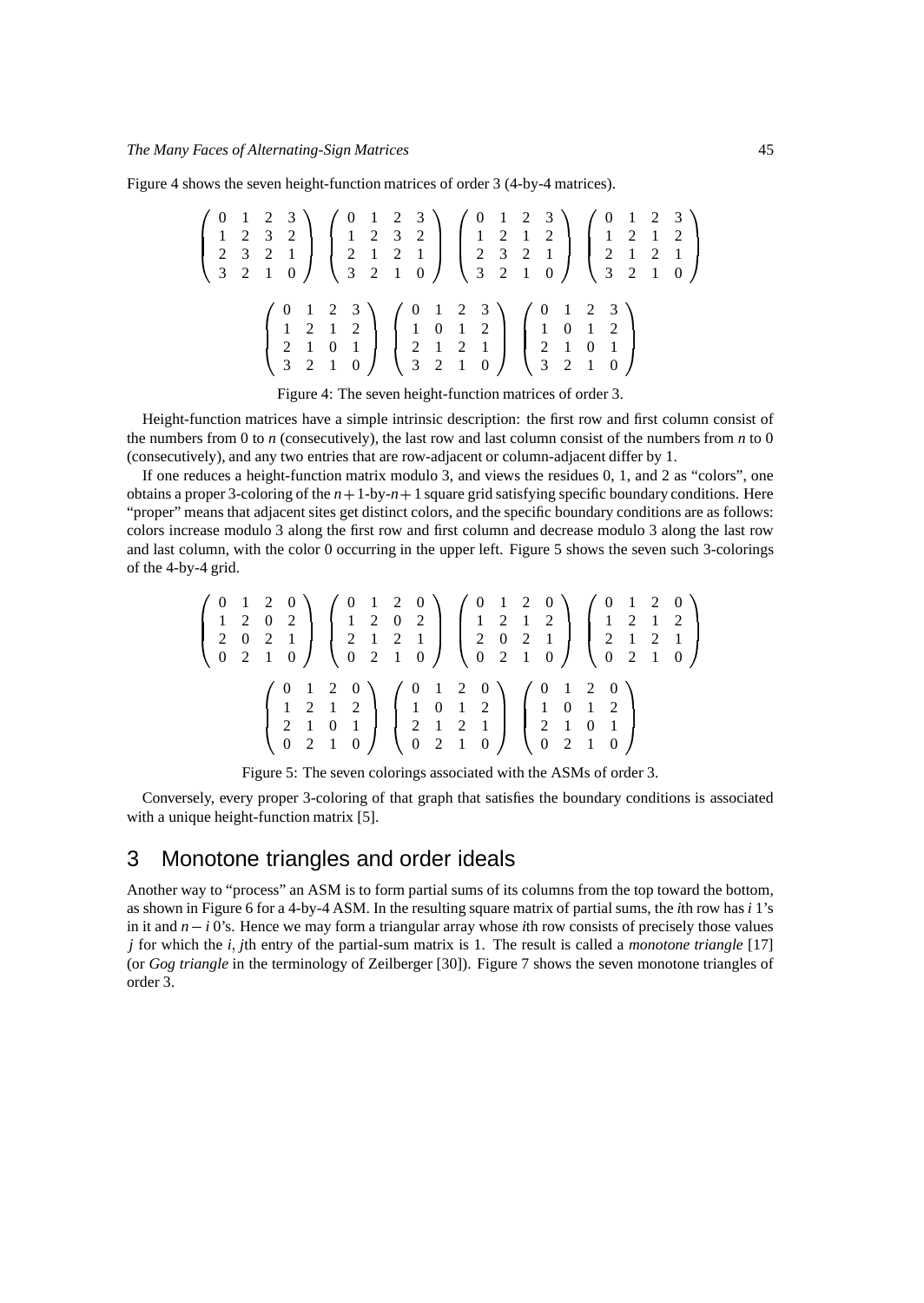$$
\left(\begin{array}{cccc} 0 & +1 & 0 & 0 \\ +1 & -1 & +1 & 0 \\ 0 & 0 & 0 & +1 \\ 0 & +1 & 0 & 0 \end{array}\right) \rightarrow \left(\begin{array}{cccc} 0 & 1 & 0 & 0 \\ 1 & 0 & 1 & 0 \\ 1 & 0 & 1 & 1 \\ 1 & 1 & 1 & 1 \end{array}\right) \rightarrow \left(\begin{array}{cccc} 2 & 0 & 0 & 0 \\ 1 & 0 & 0 & 0 \\ 1 & 0 & 1 & 1 \\ 1 & 1 & 1 & 1 \end{array}\right) \rightarrow \left(\begin{array}{cccc} 2 & 0 & 0 & 0 \\ 0 & 0 & 0 & 0 \\ 0 & 0 & 0 & 1 \\ 1 & 0 & 1 & 1 \end{array}\right) \rightarrow \left(\begin{array}{cccc} 2 & 0 & 0 & 0 \\ 0 & 0 & 0 & 0 \\ 0 & 0 & 0 & 1 \\ 1 & 0 & 1 & 1 \end{array}\right) \rightarrow \left(\begin{array}{cccc} 2 & 0 & 0 & 0 \\ 0 & 0 & 0 & 0 \\ 0 & 0 & 0 & 1 \\ 0 & 0 & 1 & 1 \end{array}\right) \rightarrow \left(\begin{array}{cccc} 2 & 0 & 0 & 0 \\ 0 & 0 & 0 & 0 \\ 0 & 0 & 0 & 1 \\ 0 & 0 & 1 & 1 \end{array}\right) \rightarrow \left(\begin{array}{cccc} 2 & 0 & 0 & 0 \\ 0 & 0 & 0 & 0 \\ 0 & 0 & 0 & 1 \\ 0 & 0 & 1 & 1 \end{array}\right) \rightarrow \left(\begin{array}{cccc} 2 & 0 & 0 & 0 \\ 0 & 0 & 0 & 0 \\ 0 & 0 & 0 & 1 \\ 0 & 0 & 1 & 1 \end{array}\right) \rightarrow \left(\begin{array}{cccc} 2 & 0 & 0 & 0 \\ 0 & 0 & 0 & 0 \\ 0 & 0 & 1 & 1 \\ 0 & 0 & 1 & 1 \end{array}\right) \rightarrow \left(\begin{array}{cccc} 2 & 0 & 0 & 0 \\ 0 & 0 & 0 & 0 \\ 0 & 0 & 1 & 1 \\ 0 & 0 & 1 & 1 \end{array}\right) \rightarrow \left(\begin{array}{cccc} 2 & 0 & 0 & 0 \\ 0 & 0 & 0 & 0 \\ 0 & 0 & 1 & 1 \\
$$

Figure 6: Turning an ASM into a monotone triangle.

3 2 3 1 2 3 3 1 3 1 2 3 2 2 3 1 2 3 2 1 3 1 2 3 2 1 2 1 2 3 1 1 3 1 2 3 1 1 2 1 2 3 Figure 7: The seven monotone triangles of order 3.

One may intrinsically describe a monotone triangle of order *n* as a triangular array with *n* numbers along each side, where the numbers in the bottom row are 1 through *n* in succession, the numbers in each row are strictly increasing from left to right, and the numbers along diagonals are weakly increasing from left to right. Zeilberger's proof of the ASM conjecture [30] used these Gog triangles and a natural generalization, "Gog trapezoids".

A different geometry comes from looking at the set of ASMs as a distributive lattice. Given two heightfunction matrices  $(h_{i,j})_{i,j=0}^n$  and  $(h'_{i,j})_{i,j=0}^n$ , we can define new matrices (called the *join* and *meet*) whose *i*, *j*th entries are max $(h_{i,j}, h'_{i,j})$  and min $(h_{i,j}, h'_{i,j})$ , respectively. These new matrices are themselves heightfunction matrices, and the operations of join and meet turn the set of ASMs of order *n* into a distributive lattice *L* (see [25] for background on finite posets and lattices).

The fundamental theorem of finite distributive lattices tells us that *L* can be realized as the lattice of order-ideals of a certain poset *P*, namely, the poset of join-irreducibles of the lattice *L*. There is a nice geometric description of the ranked poset P. It has  $(1)(n-1)$  elements of rank 0,  $(2)(n-2)$  elements of rank 1,  $(3)(n-3)$  elements of rank 2, etc., up through  $(n-1)(1)$  elements of rank  $n-1$ . These elements are arranged in the fashion of a tetrahedron resting on its edge. A generic element of *P*, well inside the interior of the tetrahedron, covers 4 elements and is covered by 4 elements.

Using this poset *P*, we can give a picture of the lattice *L* that does not require a knowledge of posettheory (also described in [10]). Picture a tetrahedron that is densely packed with  $(1)(n-1) + (2)(n-1)$  $2 + (3)(n-3) + ... + (n-1)(1)$  balls, resting on an edge. Carefully remove the two upper faces of the tetrahedron so as not disturb the balls. One may now start to remove some of the balls, starting from the top, so that removal of a ball does not affect any of the balls below. There are many configurations of this kind, ranging from the full packing to the empty packing. These configurations are in bijective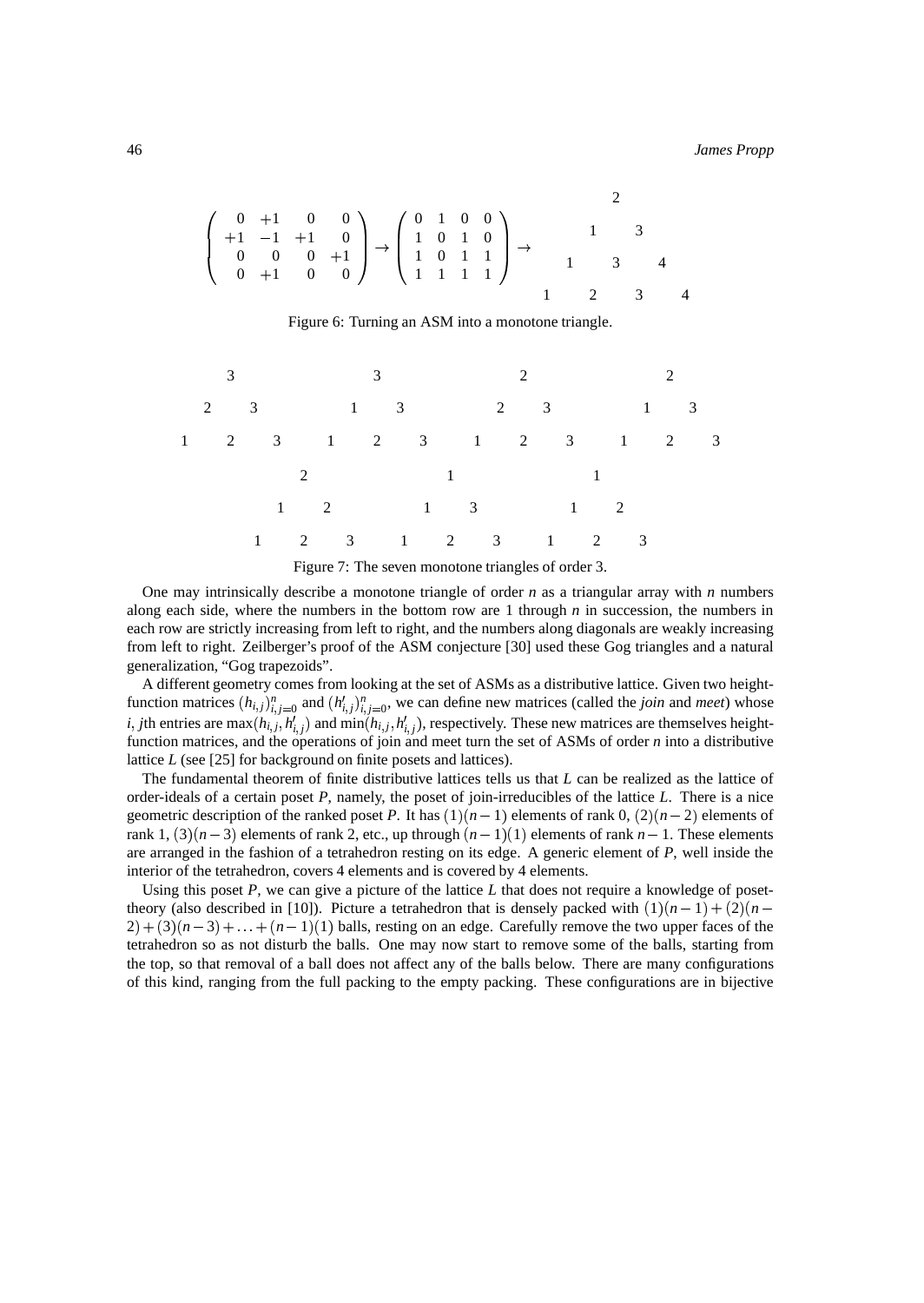correspondence with the ASMs of order *n*, and the lattice operations of meet and join correspond to intersection and union.

# 4 Square ice

Zeilberger's proof of the ASM conjecture was followed in short order by a simpler proof due to Kuperberg. Kuperberg's proof made use of a different representation of ASMs, the "6-vertex model" of statistical mechanics. This model is also called square ice on account of its origins as a two-dimensional surrogate for a more realistic (and still intractable) three-dimensional model of ice proposed by physicists [5]. A square ice state is an orientation of the edges of a square grid or a finite sub-graph thereof with the property that each vertex other than vertices on the boundary has two incoming arrows and two outgoing arrows. Each internal vertex must be of one of the six kinds shown in Figure 8 (hence the name "six-vertex model"). The markings under the six vertex-types can be ignored for the time being.



Figure 8: The six vertex-types for the square-ice model.

As our finite subgraph of the square grid, we will take the "generalized tic-tac-toe" graph formed by *n* horizontal lines and *n* vertical lines meeting in  $n^2$  intersections of degree 4, with 4*n* vertices of degree 1 at the boundary. We say that an ice state on this graph satisfies *domain-wall boundary conditions* [13] if all the arrows along the left and right flank point inward and all the arrows along the top and bottom point outward.

Figure 9 shows the possibilities when  $n = 3$ .



Figure 9: The seven square-ice states for  $n = 3$  with domain-wall boundary conditions.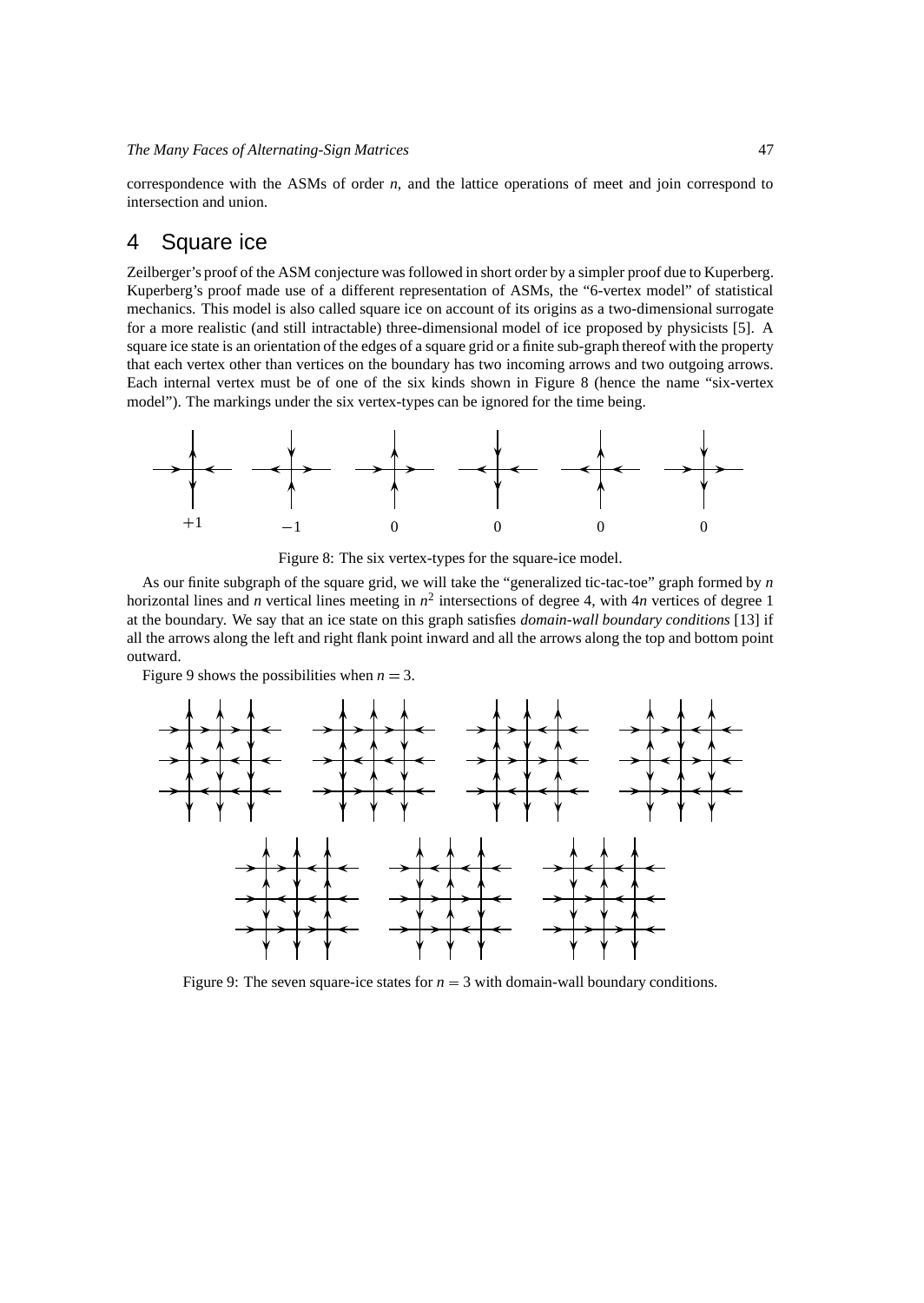These states of the square-ice model are in bijective correspondence with ASMs. To turn a state of the square-ice model on an *n*-by-*n* grid with domain-wall boundary conditions into an alternating-sign matrix of order *n*, replace each vertex by  $+1$ ,  $-1$ , or 0 according to the marking given in Figure 8. Kuperberg was able to give a simplified proof of the ASM conjecture by making use of results about the square-ice model in the mathematical physics literature [13].

An amusing variant of the square-ice model is a tiling model in which the tiles are deformed versions of squares that the physicist Joshua Burton has dubbed "gaskets" and "baskets", depicted in Figure 10. (To see why the basket deserves its name, you might want to rotate the page by 45 degrees, so that the "handle" of the basket is pointing up.)



Figure 10: A gasket and a basket.

The gasket and basket correspond respectively to the first and last vertex-types shown in Figure 8; the other five vertex-types correspond to tiles obtained by rotating the gasket by 90 degrees or by rotating the basket by 90, 180, or 270 degrees. The directions of the bulges of the four sides of a tile correspond to the orientations of the four edges incident with a vertex. Thus, the seven ASMs of order 3 correspond to the seven distinct ways of tiling the region shown in Figure 11 (a "supergasket" of order 3) with gaskets and baskets.



Figure 11: The seven tilings of an order-3 supergasket with gaskets and baskets. For another fanciful embodiment of ASMs as tilings, see the cover of [6].

# 5 Symmetric ASMs and partial ASMs

Some ASMs are more symmetrical than others. More precisely, the eight-element dihedral group *D*<sup>4</sup> acts on ASMs, and for every subgroup *G* of *D*<sup>4</sup> there are ASMs that are invariant under the action of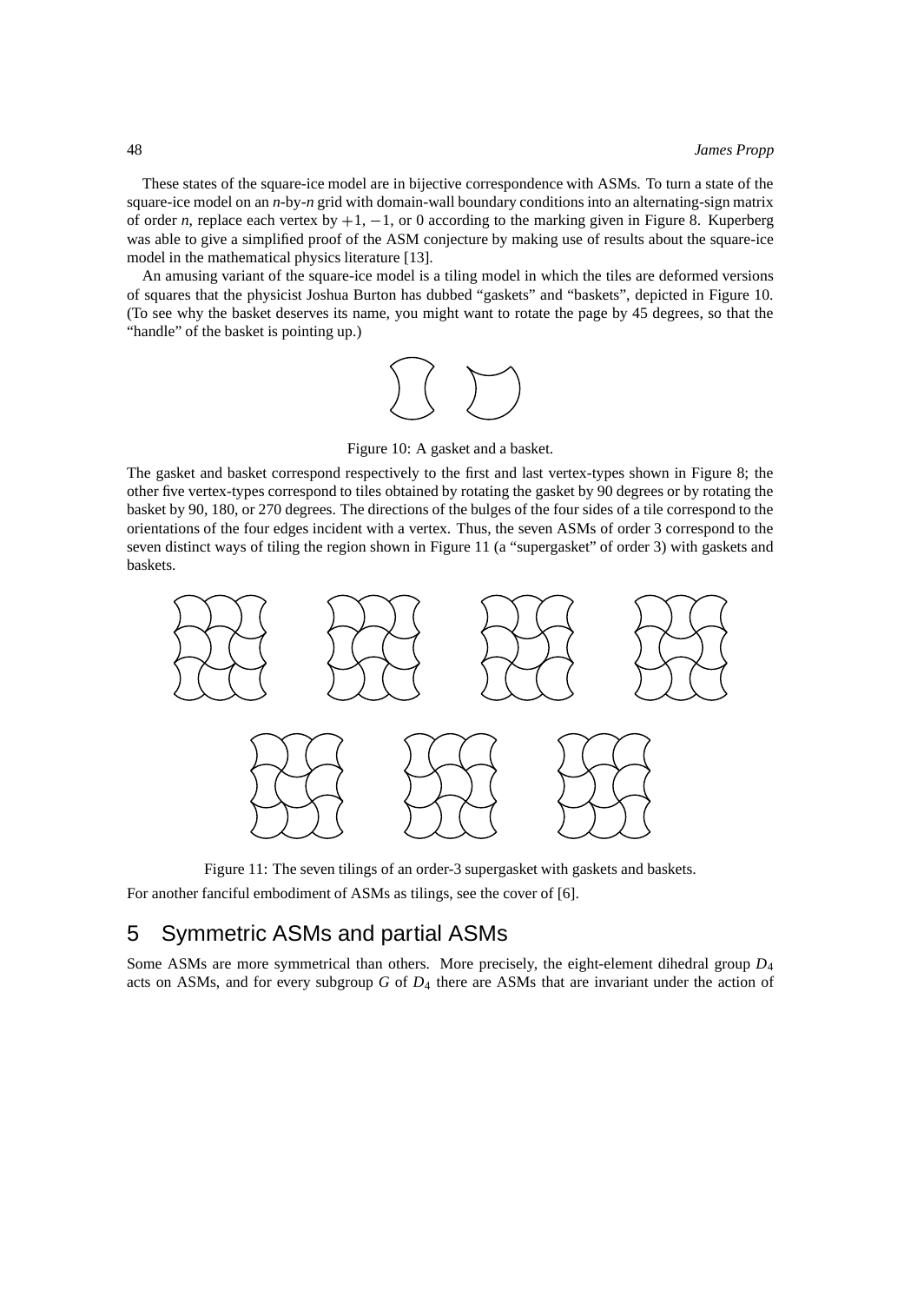every element of *G*. In [22], Robbins gave some conjectures for the number of ASMs of order *n* that are invariant under particular groups *G*; for most (but not all) of the subgroups *G* of *D*4, numerical evidence suggested specific product-formula. Since then, Kuperberg [15] has proved some of these, but others remain conjectural.

At the same time, one may also look at halves (or even quarters or eighths) of ASMs — the fundamental regions under the action of the aforementioned groups  $G$  — and look at them in their own right, asking, How many partial ASMs are there if one limits attention to such a region? There are some interesting phenomena here.

For instance, for  $c_1$ ,  $c_2$ ,  $c_3$  each equal to  $+1$  or  $-1$ , define  $N(c_1, c_2, c_3)$  as the number of 4-by-7 partial height-function matrices of the form shown in Figure 12.

| 0 1 2 3 4 5 6                                       |  |  |  |
|-----------------------------------------------------|--|--|--|
| 1 ? ? ? ? ? 5                                       |  |  |  |
| $2 \quad ? \quad ? \quad ? \quad ? \quad ? \quad 4$ |  |  |  |
| 3 $3+c_1$ 3 $3+c_2$ 3 $3+c_3$ 3                     |  |  |  |

Figure 12: Half of a height-function matrix of order 6.

Not surprisingly, the eight values of  $N(c_1, c_2, c_3)$  as  $c_1, c_2, c_3$  vary are not all equal to one another. But it is surprising that the four numbers

$$
N(1,1,1),
$$
  
\n
$$
(N(1,1,-1)+N(1,-1,1)+N(-1,1,1))/3,
$$
  
\n
$$
(N(1,-1,-1)+N(-1,1,-1)+N(-1,-1,1))/3,
$$

and

$$
N(-1,-1,-1)
$$

*are* all equal. More generally, consider  $(n + 1)$ -by- $(2n + 1)$  partial height-function matrices of the following form:

|  |  |  | 0 1 2 3 4 5 $\ldots$ 2n - 1 2n                                                     |  |
|--|--|--|------------------------------------------------------------------------------------|--|
|  |  |  | 1 ? ? ? ? ?  ? $2n-1$                                                              |  |
|  |  |  | 2 ? ? ? ? ?  ? $2n-2$                                                              |  |
|  |  |  |                                                                                    |  |
|  |  |  | $n-1$ ? ? ? ? ?  ? $n+1$                                                           |  |
|  |  |  | $n \quad n+c_1 \quad n \quad n+c_2 \quad n \quad n+c_3 \quad  \quad n+c_n \quad n$ |  |

Figure 13: Half of a height-function matrix of order 2*n*.

Here each  $c_i$  ( $1 \le i \le n$ ) is either  $+1$  or  $-1$ . Let  $N(c_1, c_2, \ldots, c_n)$  be the number of such partial heightfunction matrices. Then one finds empirically that for every k in  $-n$ ,  $-(n-2)$ ,  $-(n-4)$ ,  $\dots$ ,  $n-4$ ,  $n-2$ ,  $n$ , the average of  $N(c_1, c_2, \ldots, c_n)$  over all vectors  $(c_1, \ldots, c_n)$  satisfying  $c_1 + \ldots + c_n = k$  depends only on *n*, not on *k*. Kuperberg has found an algebraic proof of this using the Tsuchiya determinant formula [26] invented for the study of the square ice model, but there ought to be a purely combinatorial proof of this simple relation.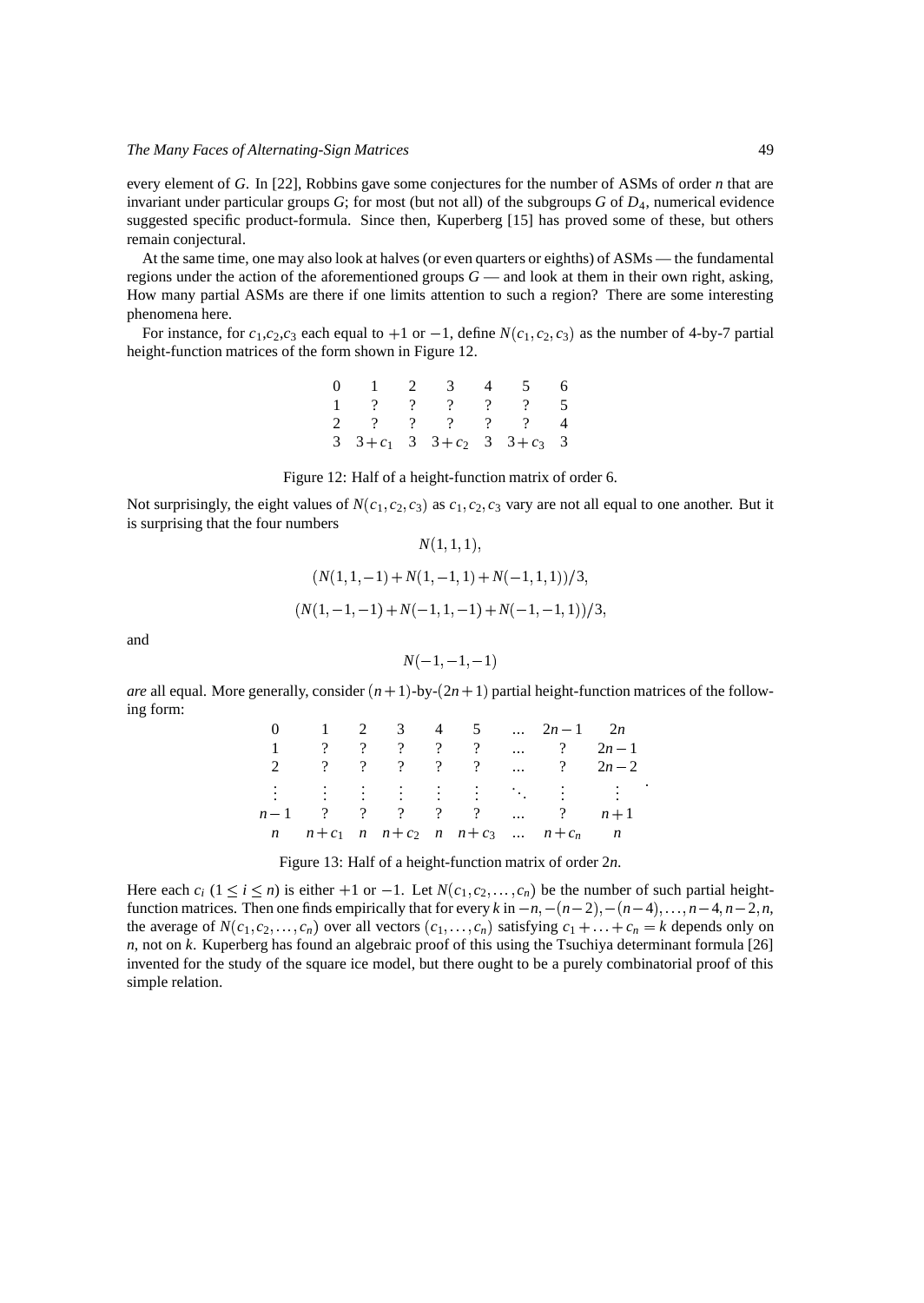### 6 Weighted enumeration

There are some interesting results in the literature on weighted enumeration of ASMs. Here one assigns to each ASM of order *n* some weight, and tries to compute the sum of the weights of all the ASMs of order *n*. A priori it might be unclear why this would be interesting, but with certain weighting scheme one gets beautiful (and mysterious) formulas, which are their own justification.

For instance, following [17], one can assign weight *x k* to every ASM that contains exactly *k* entries equal to  $-1$ . What is the sum of the weights of the ASMs of order *n*? When  $x = 1$ , this is nothing other than ordinary enumeration of ASMs. When  $x = 2$ , there is a very nice answer [17]: the sum of the weights is exactly  $2^{n(n-1)/2}$ . When  $x = 3$ , the answer is more complicated, but it is roughly similar in type to the formula for the case  $x = 1$ , and roughly similar in difficulty; the "3-enumeration" formula was first conjectured by Mills, Robbins and Rumsey [17] and was eventually proved by Kuperberg [15] (with corrections provided by Robin Chapman). No other positive integer *x* seems to give nice answers. One can also assign weight  $x^k$  to every ASM that contains exactly  $k$  entries equal to  $+1$ , but this is essentially the same weighting scheme, since in any ASM of order  $n$ , the number of  $+1$ 's is always  $n$  plus the number of  $-1$ 's.

More interestingly, one can also use a hybrid weighting scheme in which the exponent of  $x$  is equal to the number of entries  $a_{i,j}$  such that *either*  $i + j$  is even and  $a_{i,j} = -1$  or  $i + j$  is odd and  $a_{i,j} = +1$ . When  $x = 2$ , this too leads to an interesting result: the sum of the weights is always a power of 2 times a power of 5! [29]

One can come up with many open problems by combining the ideas of this section and the previous section. Here is one example: Each way of filling in Figure 13 (with the  $c_i$ 's now permitted to vary freely) gives rise to a "half-ASM". For instance, the filling

$$
\begin{array}{ccccccccc}\n0 & 1 & 2 & 3 & 4 & 5 & 6 \\
1 & 2 & 3 & 4 & 5 & 4 & 5 \\
2 & 3 & 4 & 3 & 4 & 3 & 4 \\
3 & 2 & 3 & 2 & 3 & 4 & 3\n\end{array}
$$

of Figure 12 gives rise to the half-ASM

|  | $0 \t 0 \t 0 \t 0 \t +1 \t 0$ |  |  |
|--|-------------------------------|--|--|
|  | $0 \t 0 \t +1 \t 0 \t 0 \t 0$ |  |  |
|  | $+1$ 0 0 0 $-1$ $+1$          |  |  |

which has a single  $-1$ . If we assign each rectangular array that arises in this way a weight equal to 2 to the power of the number of  $-1$ 's, we apparently get  $2^{n^2}$ . Robin Chapman has found a nice proof of this. On the other hand, suppose we now permit every entry in the bottom row of Figure 13 to vary freely (aside from the *n* on the left and the *n* on the right). When we 2-enumerate half-ASMs of this sort, as a function of *n*, we get the following sequence of numbers: 2,  $20 = 2^2 \cdot 5$ ,  $896 = 2^7 \cdot 7$ ,  $177408 = 2^8 \cdot 3^2 \cdot 7 \cdot 11$ ,  $154632192 = 2^{15} \cdot 3 \cdot 11^2 \cdot 13$ ,  $592344383488 = 2^{17} \cdot 11^2 \cdot 13^3 \cdot 17$ , .... Clearly the absence of larger prime factors indicates that there is some nice product formula governing these numbers. Can someone find the right conjecture? Can someone prove it? (For more data of this kind, see http://www.math.wisc.edu/~propp/half-asm. Late-breaking news: Theresia Eisenkölbl has made progress with the data-set and proved a number of theorems about half-ASMs.)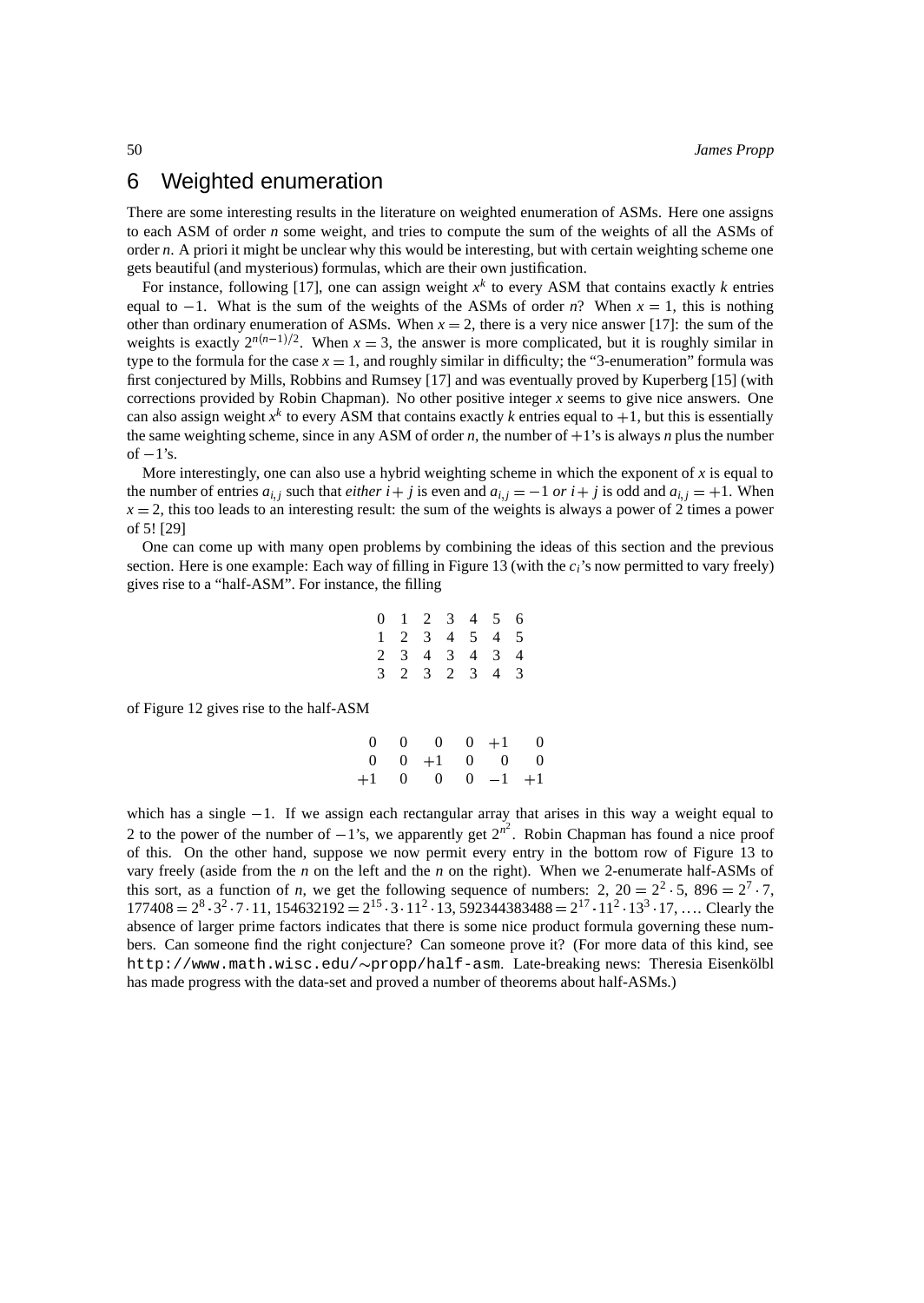# 7 Full packings of loops

Given an ice state of order *n*, we can form a subgraph of the underlying tic-tac-toe graph by selecting precisely those edges that are oriented so as to point from an odd vertex to an even vertex, where we have assigned parities to vertices so that each odd vertex has only even vertices as neighbors and vice versa. Then one gets a subgraph of the tic-tac-toe graph such that each of the  $n^2$  internal vertices lies on exactly 2 of the selected edges, and the 4*n* external vertices, taken in cyclical order, alternate between lying on a selected edge and not lying on a selected edge. Moreover, every such subgraph arises from an ice state in this way.

Let us say that the leftmost vertex in the top row of external vertices is even. Figure 14 shows the seven subgraphs that result from applying the transformation to the seven ice states of order 3.



Figure 14: The seven FPL states of order 3.

Leaving aside the behavior at the boundary, these are states of what physicists call the fully packed loop (FPL) model on the square grid (see e.g. [3]). I sometimes prefer to call such states "near 2-factors" since nearly all of the vertices in these subgraphs have degree 2; only the external vertices can have smaller degree.

If one starts from an external vertex, there is a unique path that one can follow using edges in the subgraph; this path must eventually lead to one of the other external vertices. In addition to these paths ("open loops"), the edges of the subgraph can also form closed loops (see Figure 15, for example).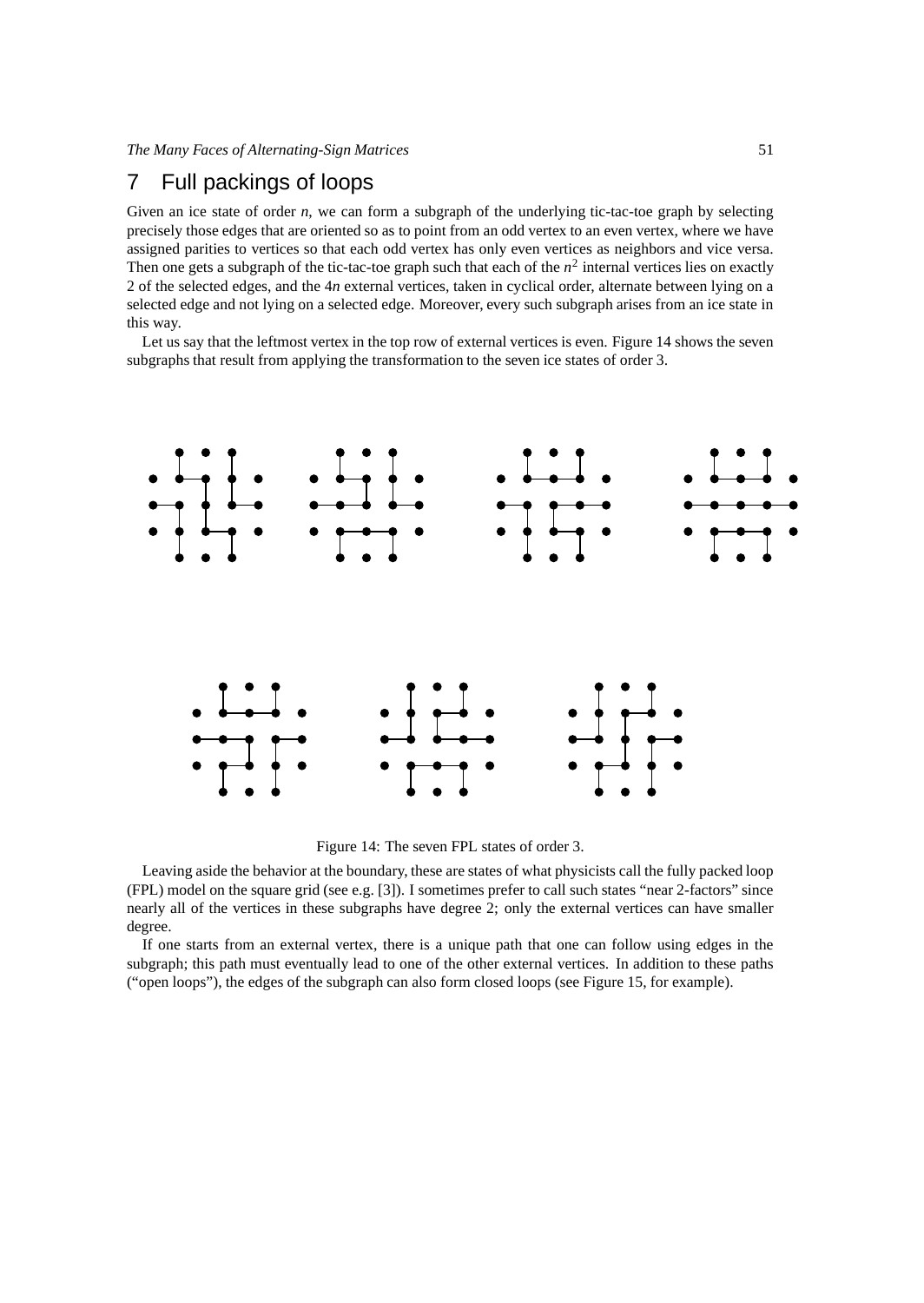Note that these loops (both open and closed) cannot cross one another. In particular, the open loops must join up the 2*n* external edges in some non-crossing fashion. If one numbers the vertices of degree 1 in cyclic order from 1 to 2*n*, the FPL state yields a pairing of odd-indexed external vertices with evenindexed external vertices. For instance, the FPL state shown in Figure 15 links 1 with 12, 2 with 11, 3 with 4, 5 with 6, 7 with 8, and 9 with 10.



Figure 15: A fully packed loop state of order 6.

It has been conjectured, on the strength of numerical evidence, that the number of ASMs of order *n* in which the open paths link 1 with 2, 3 with 4, ..., and  $2n - 1$  with  $2n$  is exactly the total number of ASMs of order  $n - 1$ .

We do not have a proof of this, but curiously, we have a proof of something else: that the number of FPL states of order *n* in which the open paths link 1 with 2, 3 with 4, ..., and  $2n - 1$  with 2*n* is equal to the number of FPL states of order  $n$  in which the open paths link 1 with  $2n$ , 2 with 3, 4 with 5, ..., and  $2n - 2$  with  $2n - 1$ . Note that when *n* is divisible by 4, the geometries of the two linking-patterns is different, with respect to the tic-tac-toe graph. Yet the number of FPL states is the same.

This is a special case of a far more general fact proved by Wieland [27]. For any two non-crossing pairings  $\pi$  and  $\pi'$  of the numbers 1 through 2*n* (viewed as equally spaced points on a circle), if  $\pi$  and  $\pi$ are conjugate via a rotation or reflection, then (if we now treat the numbers 1 through 2*n* as the labels of vertices of degree 1 in the tic-tac-toe graph of order *n*) the number of FPL states with linking-pattern  $\pi$ equals the number of FPL states with linking-pattern  $\pi'$ . It is as if the tic-tac-toe graph, in some mystical sense, had an automorphism sending 1 to 2, 2 to 3, etc.

One might also ask for the number of FPL states of order *n* in which 1 is linked with 2 (ignoring all the other linking going on). Here too we have a conjectural answer, due to David Wilson: the number of such FPL states is just the total number of FPL states of order *n* multiplied by

$$
\frac{3}{2}\frac{n^2+1}{4n^2-1}.
$$

This would imply, in particular, that as *n* goes to infinity, the probability that a randomly chosen FPL state links 1 with 2 is asymptotically 3 8.

For a very recent discussion of the FPL model, see [20]. In this article, Razumov and Stroganov point out that the FPL model is closely related to a seemingly quite different lattice model.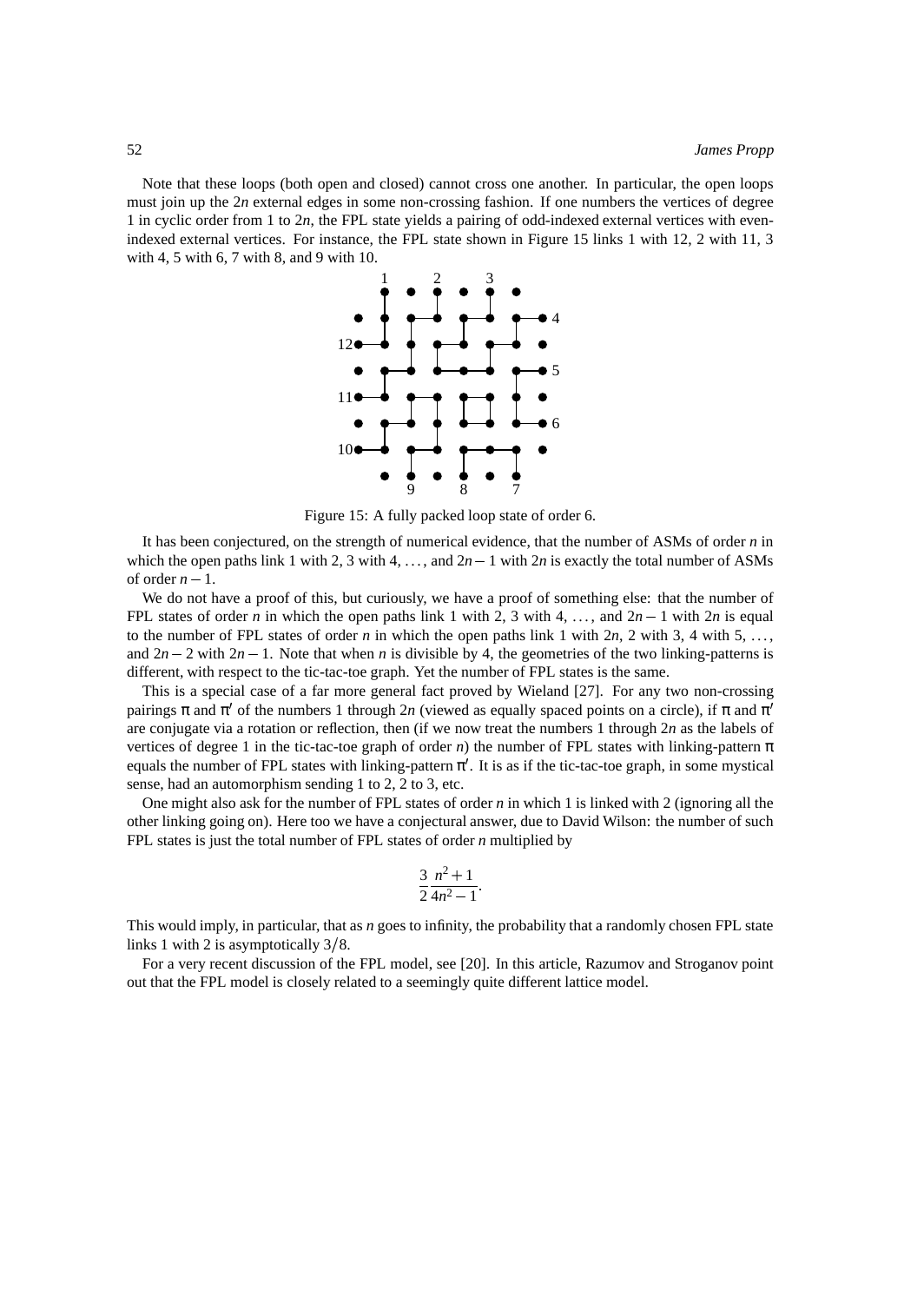It is worth pointing out that these conjectures are truly native to the FPL incarnation of ASMs; it is hard to see how they could have arisen from one of the other models. So, even though the transformation between ASMs and FPL states is fairly shallow mathematically, some interesting questions can arise from it that might not otherwise have been noticed. Likewise, the passage between square-ice states and ASMs is not conceptually deep, but it made possible the shortest known solution of the ASM problem by putting the problem into a form where known methods from the physics literature could be applied. Hence a good subtitle for this paper might have been "The non-trivial power of trivial transformations".

# 8 Numerology

As far as I know, the first manifestation of the sequence 1,2,7,42,429,7436,. . . occurred in connection with combinatorial objects called descending plane partitions or DPPs [1]. Another manifestation was totally symmetric self-complementary plane-partitions (TSSCPPs) [2]. Andrews discovered the proofs of both these formulas. Indeed, it was Andrews' proof of the 1,2,7,42,. . .formula for TSSCPPs that galvanized Zeilberger into tackling the ASM conjecture. Zeilberger showed that ASMs are equinumerous with TSSCPPs. However, his proof was not bijective, and to this day nobody knows of a good bijection between ASMs of order *n* and TSSCPPs of order *n*.

Another context in which these numbers arise is the study of the XXZ model in statistical mechanics [19] [4].

A different context in which numbers related to ASMs have occurred is certain "number walls" investigated by Somos [24]. (Number walls are arrays of Hankel determinants, arranged so as to faciliate calculations of successively larger ones; see [9] for details.) In Somos' examples it is not the sequence 1,2,7,42,. . . that crops up, but sequences that enumerate various sorts of symmetric ASMs. Xin [28] has found a Hankel determinant theorem that involves the sequence  $1, 2, 7, 42, \ldots$  itself: he has shown that for all *n*, the *n*-by-*n* matrix whose *i*, *j*th entry is equal to the coefficient of  $x^{i+j-2}$  in the Taylor expansion of the generalized Catalan generating function  $\frac{1-(1-9x)^{1/3}}{3x}$  [16  $\frac{-9x}{3x}$  [16] is equal to

 $3^{n \choose 2}$ 

times the number of *n*-by-*n* alternating-sign matrices.

It would be desirable to have some sort of understanding of why the number of ASMs of order *n* (with or without symmetry-constraints) turns up in these seemingly disparate situations.

### 9 Large random ASMs

Another sort of phenomenon associated with ASMs of order *n* is their typical "shape" when *n* is large. I remarked above that the ASMs of order *n* form a distributive lattice; consequently, the method of "coupling from the past" can be applied [18]. Figure 16 shows a random ASM of order 40, represented as a gasketsand-baskets tiling (where an attempt has been made to give each of the six tile-types its own distinctive shading).

Note that the gaskets(which correspond to the non-zero entries of the ASM) stay away from the corners. Computer experiments strongly indicate that this is typical behavior: the probability of finding a non-zero entry close to one of the corners appears to be quite small. Another way of expressing this is in terms of the entries  $h_{i,j}$  of the height-function matrix. Say that a location  $(i, j)$  in a particular height-function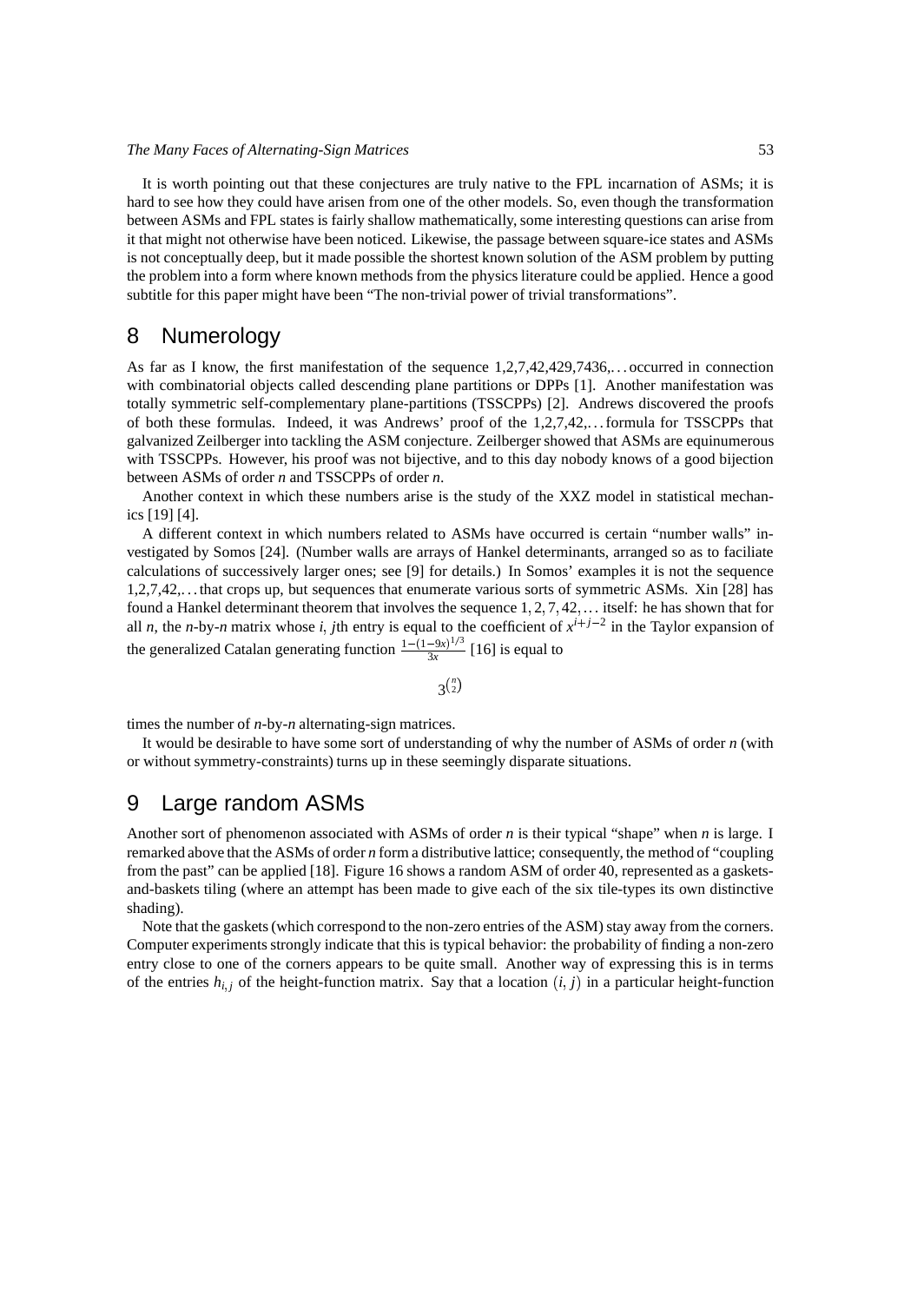54 *James Propp*



Figure 16: A random gaskets-and-baskets tiling of order 40.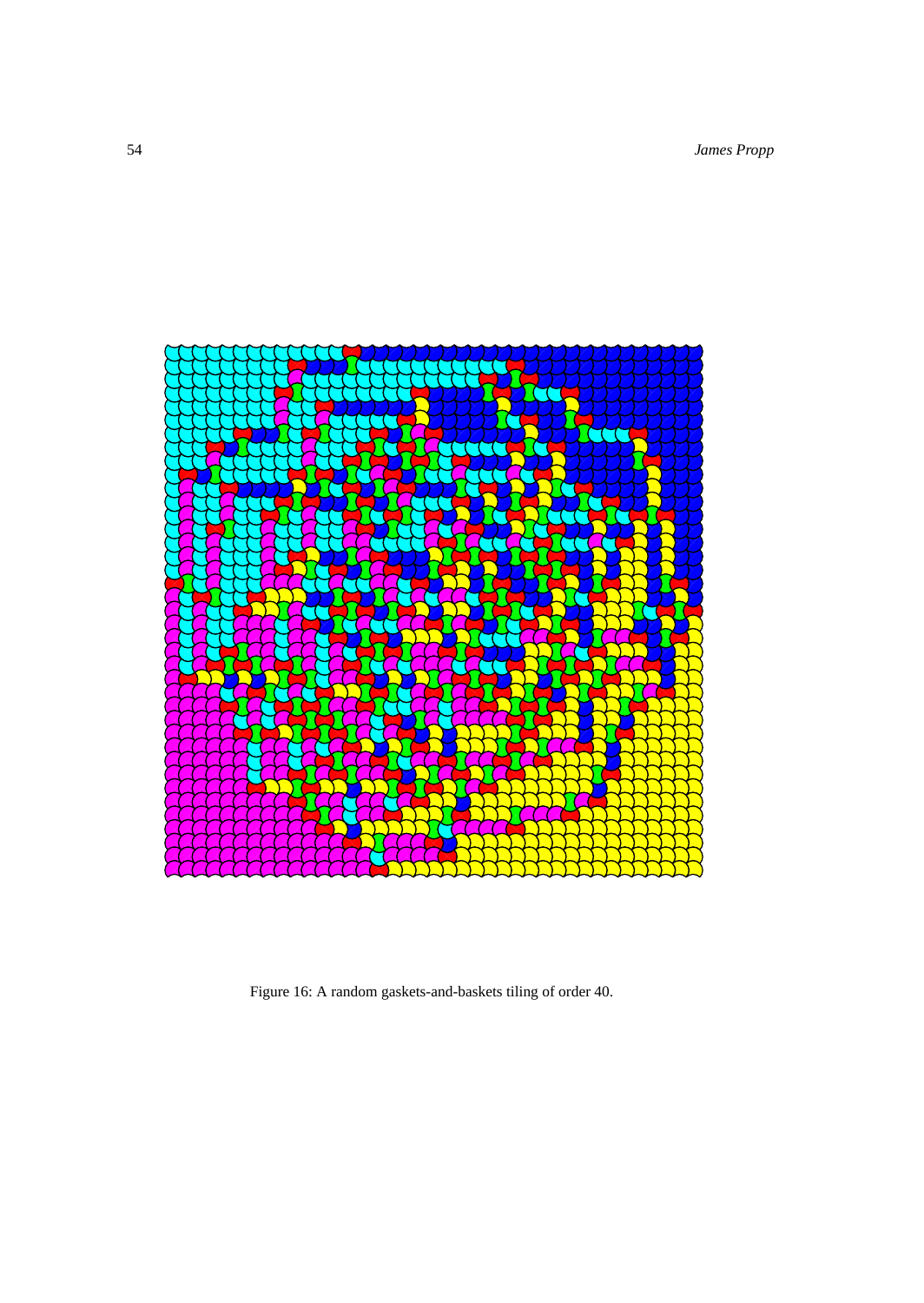matrix of order *n* is *frozen* if the height there is equal to either the maximum possible height that any height-function matrix of order *n* can exhibit at that location or the minimum possible height that any height-function matrix of order *n* can exhibit at that location. Then the claim is that a significant portion of the height-function matrix, concentrated in the four corners, tends to be frozen.

This is analogous to phenomena that have been observed for other sorts of combinatorial models. Indeed, if one adopt a non-uniform distribution on the set of ASMs of order *n*, where the probability associated with an ASM containing exactly  $k$  entries equal to  $-1$  is proportional to  $2^k$ , then it is rigorously known that the frozen region tend in probability to a perfect circular disk [12] [8]. However, it is not rigorously known that this holds when the uniform distribution on ASMs is used.

### 10 Back to Dodgson

I conclude this article by coming full circle and returning the context from which ASMs first came to light: the study of Dodgson's condensation algorithm and its variants. I will not discuss Dodgson's algorithm per se, but rather a variation of it invented by Robbins and Rumsey [23]. This modified form of Dodgson condensation is an algebraic recurrence relation

$$
f_{i,j,k+1} = (f_{i+1,j,k}f_{i-1,j,k} + f_{i,j+1,k}f - i, j-1,k)/f_{i,j,k-1}
$$

satisfied by certain functions  $f : \mathbb{Z}^3 \to \mathbb{R}$ . (Note that this equation can be written slightly more symmetrically as

$$
f_{i,j,k+1}f_{i,j,k-1} - f_{i+1,j,k}f_{i-1,j,k} - f_{i,j+1,k}f_{i,j-1,k} = 0.
$$

Physicists and researchers in the field of integrable systems call this a discrete Hirota equation, and have developed a great deal of theory associated with it; however, the observations I make here seem to be currently unknown outside of a small circle of algebraic combinatorialists.) If we let  $f_{i,j,-1} = x_{i,j}$  and  $f_{i,j,0} = y_{i,j}$  for formal indeterminates  $x_{i,j}, y_{i,j}$  (with  $(i,j)$  ranging over  $\mathbb{Z}^2$ ), then the recurrence relation lets us express all the  $f'_{i,j,k}$ s in terms of the  $x_{i,j}$ 's and  $y_{i,j}$ 's, at least formally. A priori, one expects each  $f_{i,j,k}$ to be a rational function of the *x* and *y* variables; the surprise (the first of several surprises, in fact) is that these rational functions are actually Laurent polynomials (that is, they are polynomials functions of the *x* and *y* variables along with their reciprocals).

This observation seems to have first been made by Mills, Robbins and Rumsey, who actually considered a more general recurrence

$$
f_{i,j,k+1} = (f_{i+1,j,k}f_{i-1,j,k} + \lambda f_{i,j+1,k}f - i, j-1,k)/f_{i,j,k-1}.
$$

The case  $\lambda = -1$  corresponds to the original Dodgson algorithm, but Mills et. al noticed that the same surprising cancellations occur for more general values of  $\lambda$ , including the especially nice case  $\lambda = 1$ , and that one always obtains Laurent polynomials.

It was from studying these Laurent polynomials that Mills, Robbins and Rumsey were led to discover alternating-sign matrices. Every term in one of these Laurent polynomials has a coefficient equal to 1 (that is the second surprise), and is a product of powers of a finite number of *x* and *y* variables. The third surprise is that all the exponents of the variables are  $+1$ ,  $-1$ , and 0. The fourth and final surprise is that these patterns of exponents encode ASMs. More specifically, the exponents of the *x* variables (after a global sign flip) encode one ASM, and the exponents of the *y* variables encode another. These two ASMs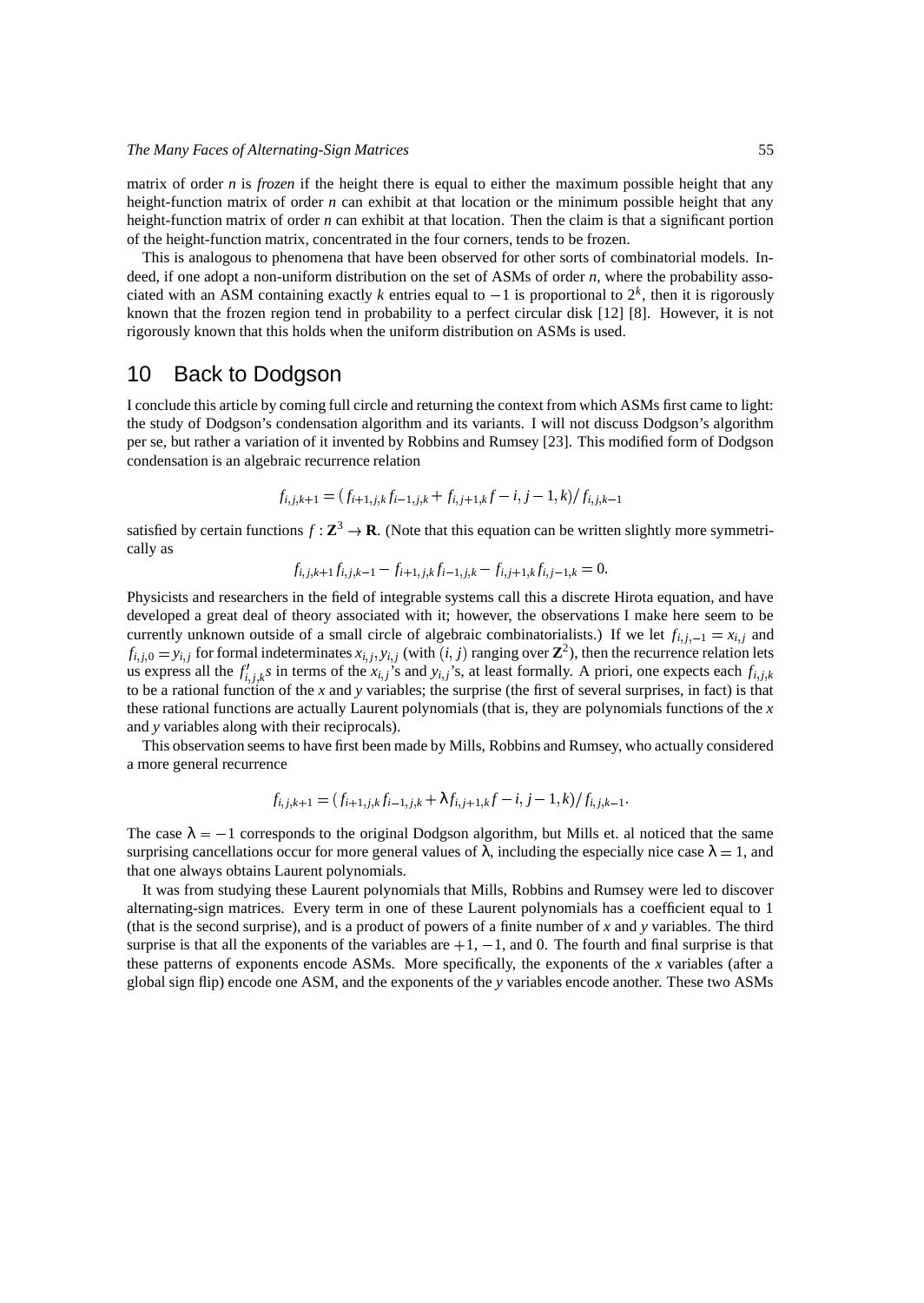satisfy a combinatorial relationship that the researchers dubbed "compatibility". They showed that the number of compatible pairs of ASMs is exactly  $2^{n(n+1)/2}$ .

As it happens, this formula is not hard to verify as a consequence of the other claims I have made. If indeed all the coefficients in the Laurent polynomial equal 1, then one can count the terms (and thereby count the compatible pairs of ASMs) just by setting all the *x* and *y* variables equal to 1. But in this case,  $f_{i,i,k}$  depends only on k (call it  $F_k$ ), and the three-dimensional recurrence boils down to the onedimensional recurrence

$$
F_{k+1} = \frac{F_k F_k + F_k F_k}{F_{k-1}}
$$

with initial conditions  $F_0 = F_1 = 1$ , which is readily solved.

The terms of these Laurent polynomials were originally understood in terms of compatible pairs of ASMs. A few years after this work was done, it turned out that compatible pairs of ASMs admit a much more geometrical representation, namely, as tilings of regions called Aztec diamonds by means of tiles called dominos (1-by-2 and 2-by-1 rectangles). See [10] for more details.

I will close by pointing out that a kindred recurrence relation cries out to be studied, namely

$$
f_{i,j,k} = (f_{i-1,j,k}f_{i,j-1,k-1} + f_{i,j-1,k}f_{i-1,j,k-1} + f_{i,j,k-1}f_{i-1,j-1,k})/f_{i-1,j-1,k-1},
$$

with initial conditions

$$
f_{i,j,k} = \begin{cases} x_{i,j,k} & \text{if } i+j+k=-1, \\ y_{i,j,k} & \text{if } i+j+k=0, \\ z_{i,j,k} & \text{if } i+j+k=+1. \end{cases}
$$

Here (just as in the Mills, Robbins, and Rumsey recurrence) one finds empirically that each value of  $f_{i,j,k}$ is expressible as a Laurent polynomial in the *x*, *y*, and *z* variables (in fact, shortly before this article went to press, this Laurent property was proved by Fomin and Zelevinsky[11]); here too one finds empirically that each coefficient in these Laurent polynomials is equal to 1; and here too one finds that the exponents of the *x*, *y* and *z* variables that occur in the Laurent monomials are universally bounded (in this case between  $-1$  and  $+4$  rather than between  $-1$  and  $+1$ ). If all this is true, then the exponent-patterns that arise are some sort of analogue of compatible pairs of ASMs, and moreover, we know exactly how many there are:  $3^{n^2/4}$ . (This comes from reducing the original three-dimensional recurrence to a one-dimensional recurrence, as we did before.) So, assuming that our empirical observations are not leading us astray, there is some new kind of combinatorial gadget that governs these Laurent polynomials (or vice versa!), and we know exactly how many gadgets of order *n* there are. And it is easy to generate these Laurent polynomials (and with them the gadgets) using MAPLE, e.g. with the following short program:

```
f := \text{proc}(i,j,k)if (i+j+k < 3) then x(i,j,k) else
        simplify(
        (f(i-1,j,k)*f(i,j-1,k-1)+f(i,j-1,k)*f(i-1,j,k-1)+f(i,j,k-1)*f(i-1,j-1,k))
        /f(i-1,j-1,k-1));fi; end;
```
Nonetheless, we do not know what these gadgets are, combinatorially! They are analogous to pairs of compatible ASMs, which in turn are equivalent to domino tilings of Aztec diamonds, so one hopes that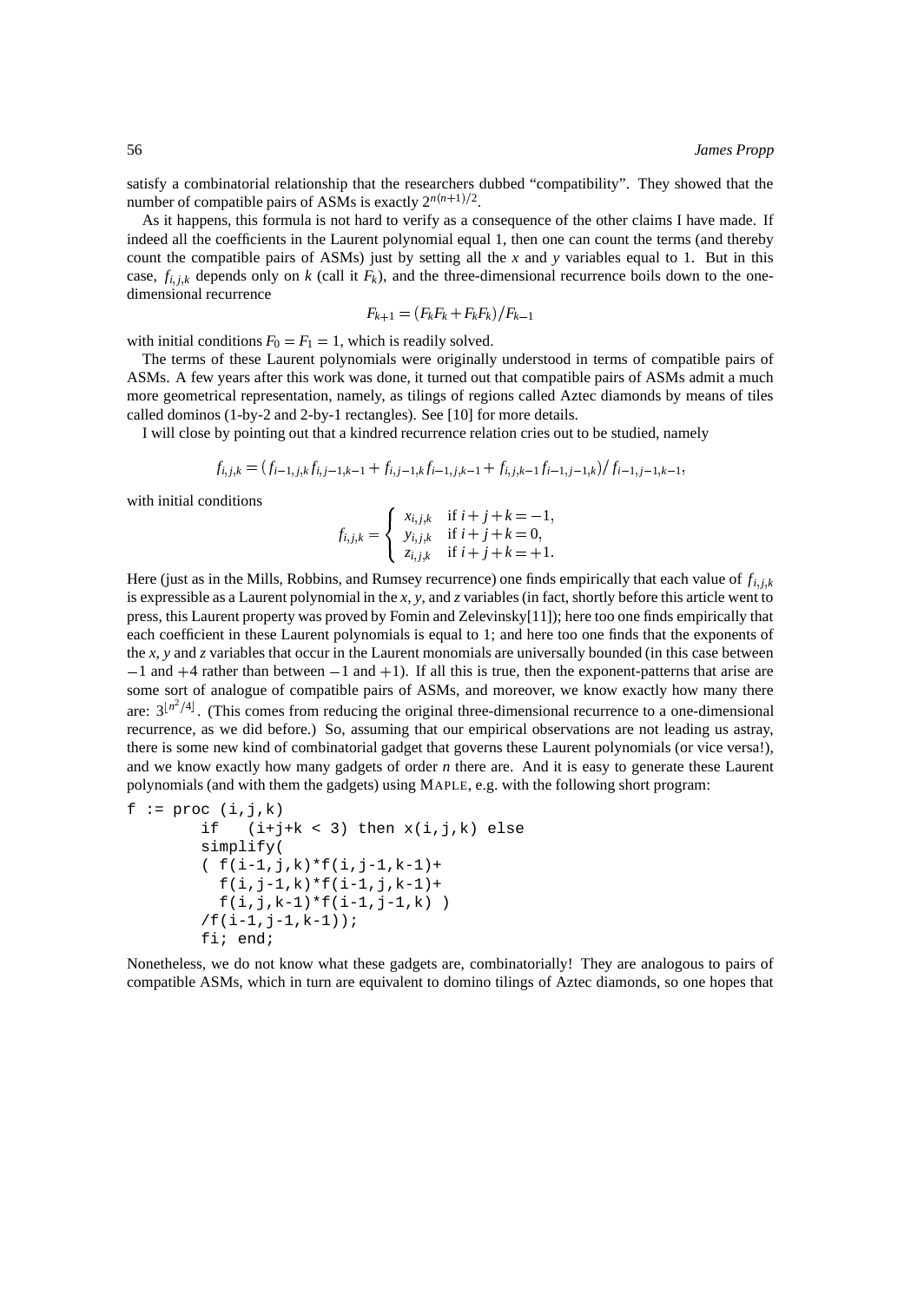the gadgets have some intuitive geometric meaning. For more information about the properties of these gadgets, see http://www.math.wisc.edu/~propp/cube-recur.

### References

- [1] G. Andrews, Andrews, George E. Plane partitions III: The weak Macdonald conjecture, *Inventiones Math.* **53** (1979), 193–225.
- [2] G. Andrews, Plane partitions V: The T.S.S.C.P. conjecture. *J. Combin. Theory Ser. A* **66** (1994), 28–39.
- [3] M.T. Batchelor, H.W.J. Blote, B. Nienhuis, and C.M. Yung, Critical behavior of the fully packed loop model on the square lattice, *J. Phys. A* **29** (1996), L399-L404.
- [4] M.T. Batchelor, J. de Gier, and B. Nienhuis, The quantum symmetric XXZ chain at Delta=–1/2, alternating sign matrices and plane partitions; arXiv:cond-mat/0101385.
- [5] R.J. Baxter, *Exactly Solved Models in Statistical Mechanics.* Academic Press, London, 1982.
- [6] D.M. Bressoud, *Proofs and Confirmations: The Story of the Alternating Sign Matrix Conjecture.* Cambridge University, Cambridge, 1999.
- [7] D. Bressoud and J. Propp, How the alternating sign matrix conjecture was solved, *Notices of the AMS* **46** (1999), 637–646; www.ams.org/notices/199906/fea-bressoud.pdf.
- [8] H. Cohn, N. Elkies, and J. Propp, Local statistics for random domino tilings of the Aztec diamond Duke Mathematical Journal **85** (1996), 117–166; arXiv:math.CO/0008243.
- [9] J. Conway and R. Guy, *The Book of Numbers.* Copernicus, 1996.
- [10] N. Elkies, G. Kuperberg, M. Larsen, and J. Propp, Alternating-sign matrices and domino tilings, *J. Algebraic Combin.* **1** (1992), 111–132; www.math.wisc.edu/propp/aztec.ps.gz.
- [11] S. Fomin and A. Zelevinsky, The Laurent phenomenon; arXiv:math.CO/0104241.
- [12] W. Jockusch, J. Propp, and P. Shor, Random domino tilings and the arctic circle theorem; arXiv:math.CO/9801068.
- [13] V.E. Korepin, N.M. Bogoliubov, and A.G. Izergin, *Quantum Inverse Scattering Method and Correlation Functions.* Cambridge University Press, New York, 1993.
- [14] G. Kuperberg, Another proof of the alternating sign matrix conjecture, *Inter. Math. Res. Notes* **1996** (1996), 139–150; math.CO/9712207.
- [15] G. Kuperberg, Symmetry classes of alternating-sign matrices under one roof; arXiv:math.CO/0008184.
- [16] W. Lang, On generalizations of the Stirling number triangles, *J. Integer Sequences* **3** (2000), 00.2.4.